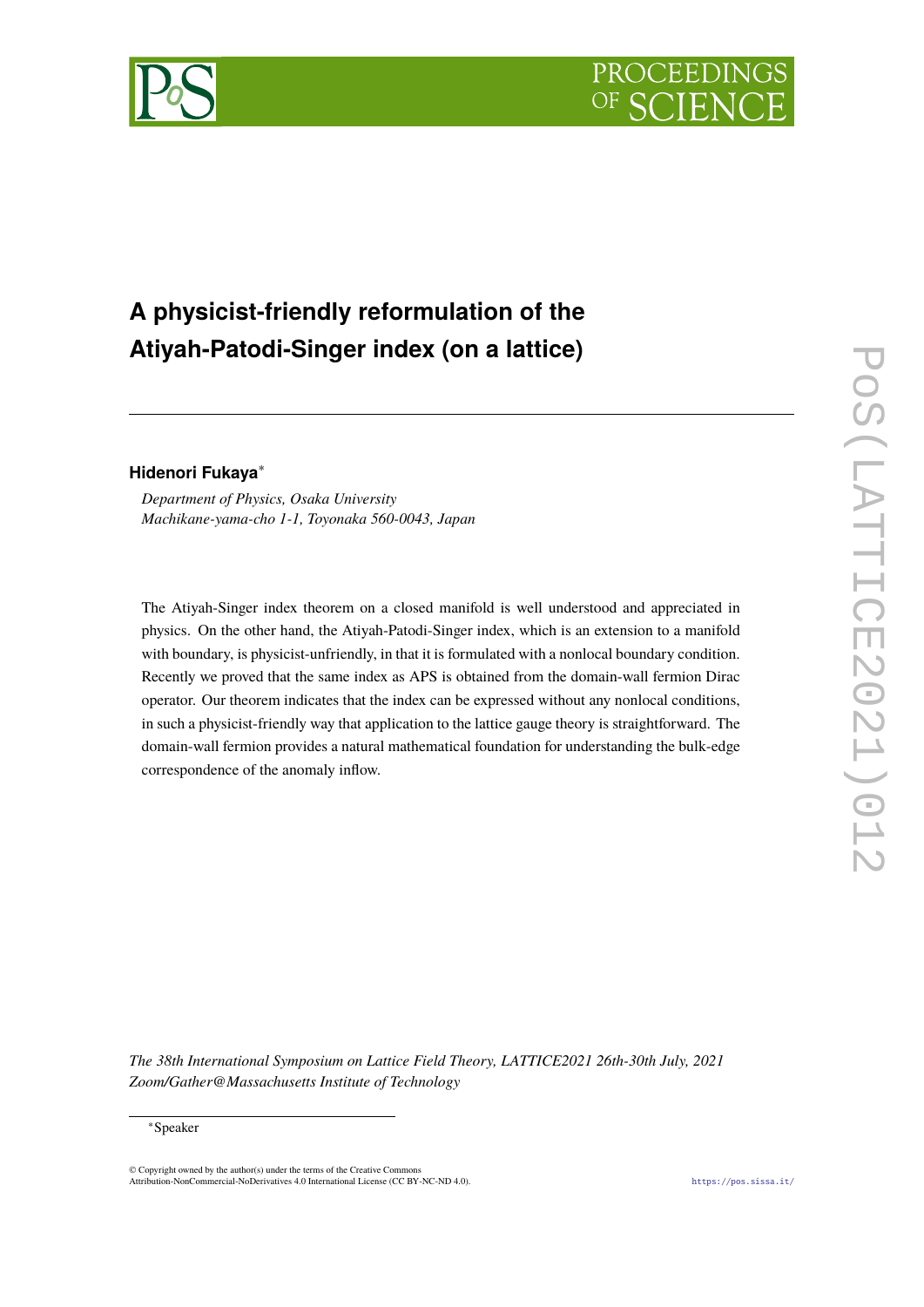# **1. Introduction**

The Atiyah-Singer (AS) index theorem [\[1\]](#page-7-0) on a closed manifold without boundary *X*,

$$
\text{Ind}(D) = \frac{1}{32\pi^2} \int_X d^4x \epsilon_{\mu\nu\rho\sigma} \text{tr}[F^{\mu\nu} F^{\rho\sigma}], \tag{1}
$$

is well-known and appreciated in physics. The number of chiral zero modes  $n<sub>±</sub>$  with the  $±$  chirality of the Dirac operator *D* defines the index Ind(*D*) =  $n_+ - n_-$ , which is related to the winding number or topological charge of the gauge fields. The index is essential in understanding the tunneling effect among different vacuua in quantum-chromo dynamics (QCD). This text-book-level formula can be confirmed by only one-loop computations, and therefore, physicist-friendly.

However, the Atiyah-Patodi-Singer (APS) index theorem [\[2\]](#page-7-1), which is an extension of the AS theorem to a manifold *X* with boundary *Y*,

<span id="page-1-0"></span>
$$
\text{Ind}(D_{\text{APS}}) = \frac{1}{32\pi^2} \int_X d^4x \epsilon_{\mu\nu\rho\sigma} \text{tr}[F^{\mu\nu} F^{\rho\sigma}] - \frac{\eta(iD_Y)}{2},\tag{2}
$$

is less known. Here the second term is called the eta invariant, which is given by a regularized difference between the number of positive and negative eigenvalues of the boundary Dirac operator *iD<sub>Y</sub>*. This is not surprising since we have been not very interested in manifolds with boundary in physics until very recently.

Recently the theorem became important in condensed matter physics, as it was pointed out in [\[3\]](#page-7-2) that the APS index is a key to understand bulk-edge correspondence [\[4\]](#page-8-0) of symmetry protected topological insulator, which is a gapped material in the bulk but a good conductivity is seen on the edge. The carrier of the charge, the so-called edge mode, is described as a massless  $2 + 1$ dimensional Dirac fermion, whose partition function suffers from an anomaly of the time-reversal symmetry. This anomaly is not a problem in the total system since it is precisely canceled by the bulk fermion determinant. Each piece of the APS index in Eq. [\(2\)](#page-1-0) corresponds to each phase of the fermion determinants. Namely, the APS theorem is a mathematical guarantee that the time reversal symmetry is protected in the total system. However, the left-hand side of the theorem defined by a massless Dirac operator with nonlocal boundary condition is physicist-unfriendly.

The difficulty is in the fact that if we impose local and Lorentz symmetric boundary condition, the reflected particle at the boundary flips its momentum but keeps the angular momentum unchanged. This means that the chirality is not conserved and the  $\pm$  chirality sectors do not decouple anymore:  $n_{+}$  and the index do not make sense.

The Atiyah-Patodi-Singer boundary condition [\[2\]](#page-7-1) gives up the locality and rotational symmetry to respect the chirality. In the vicinity of the boundary, the Dirac operator has a form

$$
D = \gamma_4 (\partial_4 + H), \tag{3}
$$

where we take  $x_4$  in the normal direction to the boundary, the  $A_4 = 0$  gauge is chosen, and  $H = \gamma_4 \sum_i \gamma_i D^i$  is a Hermitian operator. The APS boundary condition is given by this *H* operator, such that its positive eigenmode's components are forced to zero at the boundary:  $(H + |H|)\psi = 0$ . This is a non-local boundary condition requiring information of eigenfunction extended on the whole boundary manifold. Note that *H* commutes with  $\gamma_5$  and chirality is conserved. Then we can define the index by the chiral zero-modes.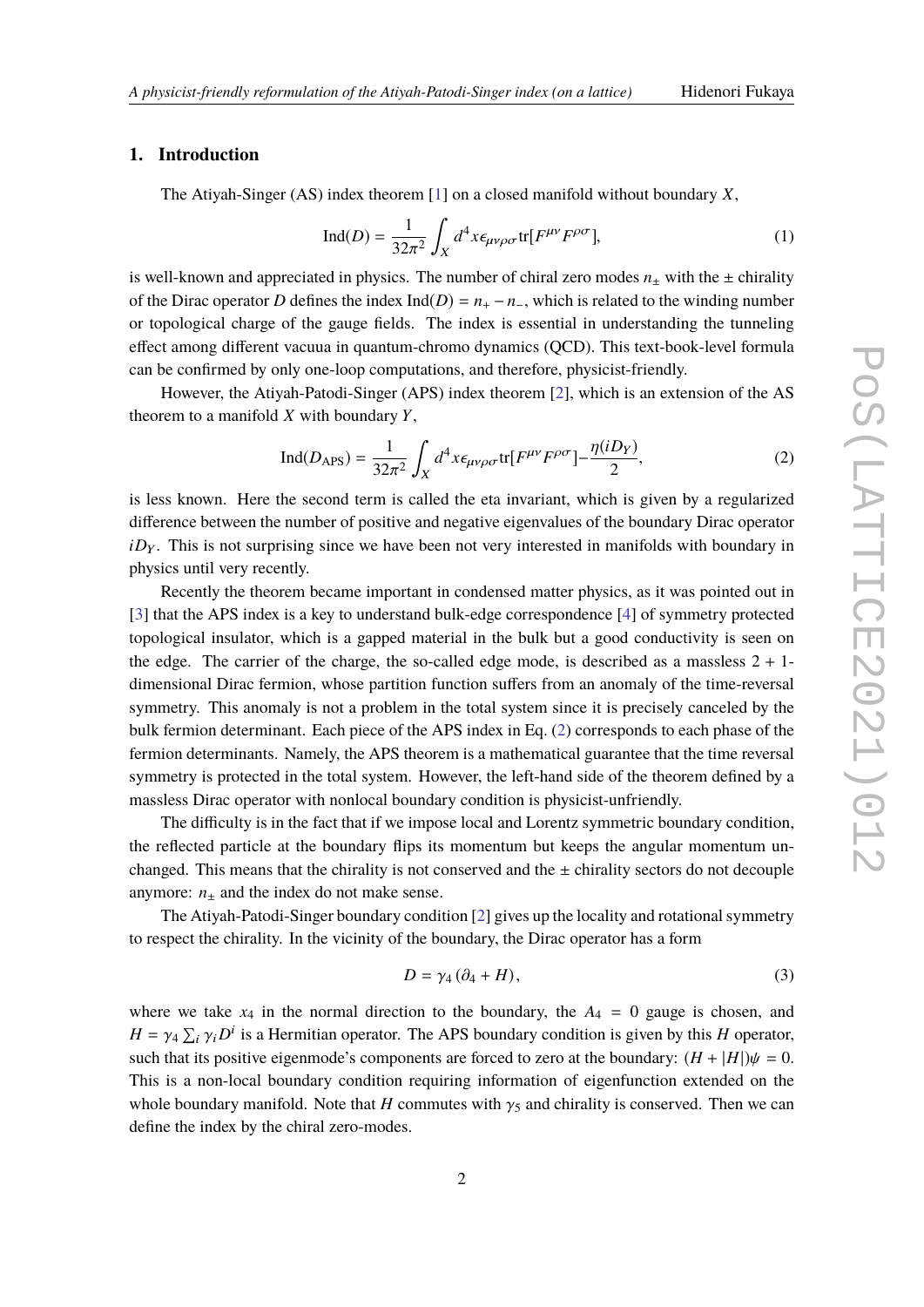This outcome is mathematically beautiful but physicist-unfriendly, since locality (or causality) is much more important than chirality for physicists, otherwise, we may allow information to propagate faster than speed of light. In physics, we should not accept the non-local APS boundary condition no matter how mathematically beautiful it is  $\frac{1}{1}$  $\frac{1}{1}$  $\frac{1}{1}$ . Instead, we need to give up the chirality and consider left-right mixing of massive fermion. The question is if we can make a fermionic integer even within massive systems. Our answer is "Yes we can".

Here is our reference list. We proposed a new formulation of the APS index using the domain-wall fermion [\[5](#page-8-1)[–7\]](#page-8-2) in 2017 [\[11\]](#page-8-3) with Onogi and Yamaguchi. One year later, three mathematicians Furuta, Matuo and Yamashita joined and we succeeded in a mathematical proof that our proposal is mathematically correct [\[12\]](#page-8-4). The reformulation is so physicist-friendly that application to lattice gauge theory is straightforward [\[13\]](#page-8-5). In this conference, we had two parallel talks on an application to a curved domain-wall fermion by Aoki [\[14\]](#page-8-6) and that to the mod-two APS index [\[15,](#page-8-7) [16\]](#page-8-8) by Matsuki. We also refer the readers to our review paper [\[17\]](#page-8-9) on the whole project.

## **2. Massive Dirac operator index without boundary**

The key point of this work is if we can reformulate the index of the Dirac operator in terms of massive fermions, where either notion of chiral or zero mode is lost. Let us start with an easier case without boundary.

We consider a Dirac fermion with a negative mass, compared to that of the regulator. Here we choose the Pauli-Villars regularization. For simplicity, we couple the *SU*(*N*) gauge fields to the fermion on an even-dimensional flat Euclidean space. The fermion determinant is expressed as

$$
\frac{\det(D-m)}{\det(D+M)}.\tag{4}
$$

In the large mass limit, or simply taking the physical mass *m* and Pauli-Villars mass *M* the same, let us perform an axial  $U(1)$  rotation with angle  $\pi$  to flip the sign of the mass. Apparently the fermion looks decoupling from the theory, but taking the anomaly [\[18,](#page-8-10) [19\]](#page-9-0) into account, we have a shift in the  $\theta$  term by  $\pi$  and the sign is controlled by the Atiyah-Singer index  $I_{AS}(D)$ :

$$
\frac{\det(D-M)}{\det(D+M)} = \frac{\det(D+M)}{\det(D+M)} \times \exp\left(-i\pi \underbrace{\frac{1}{32\pi^2} \int d^4 x FF}_{=I_{AS}(D)}\right) = (-1)^{-I_{AS}(D)}.
$$
 (5)

Even though we consider this massive fermion case, which does not have chiral symmetry or zero modes, the index still appears. Our proposal is then to use the massive Dirac operator to define the index. We use anomaly rather than symmetry.

Specifically, multiplying  $i\gamma_5$  to the numerator and denominator in the determinant to make the operator anti-Hermitian, the determinant can be expressed by the products of pure imaginary

<span id="page-2-0"></span><sup>&</sup>lt;sup>1</sup> In Refs.[\[9,](#page-8-11) [10\]](#page-8-12), it was shown that the non-local feature of the APS boundary condition has no problem when it is Wick-rotated to a "state" at a time-slice.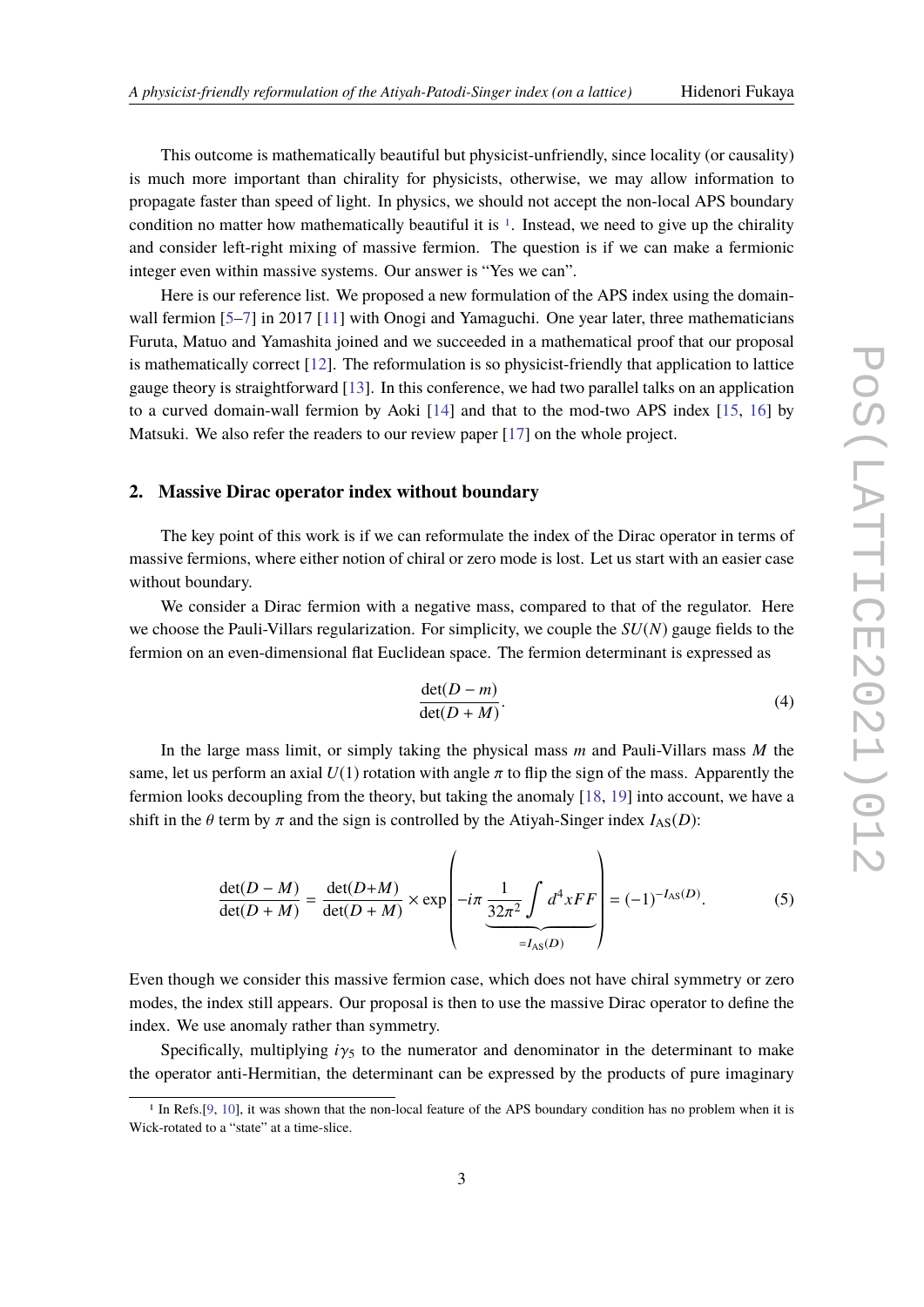eigenvalues of massive operators:

$$
\frac{\det(D-M)}{\det(D+M)} = \frac{\det i\gamma_5(D-M)}{\det i\gamma_5(D+M)} = \frac{\prod_{\lambda \vdash M} i\lambda_{-M}}{\prod_{\lambda \vdash M} i\lambda_{+M}} = \exp\left[\frac{i\pi}{2}\left(\sum_{\lambda \vdash M} sgn\lambda_{-M} - \sum_{\lambda \vdash M} sgn\lambda_{+M}\right)\right].
$$
 (6)

Now we have shown the equality

$$
I_{AS}(D) = \frac{1}{2} \eta(\gamma_5(D-M))^{reg.} = -\frac{1}{2} \left[ \eta(\gamma_5(D-M)) - \eta(\gamma_5(D+M)) \right]. \tag{7}
$$

On the right-hand side, chiral symmetry is no more essential but it is not written by the zero modes only but also by the non-zero modes.

#### **3. New formulation of the index with boundary**

Next we consider the nontrivial case with boundary. Before going into the details, let us discuss what a more physical set-up should be. In physics, any boundary has its "outside". Topological insulator is nontrivial because its outside is surrounded by normal insulators. It is more natural to regard the surface of material as a wall between domains of different physical profiles, rather than a boundary of a manifold. This domain-wall should keep the angular momentum in its normal direction, rather than helicity of the reflecting particles. Namely, we should consider a massive fermion system. The boundary condition should not be put by hand but should be automatically chosen by nature. The edge-localized modes should play a key role. Is there any candidate? Yes, we have the domain-wall fermion [\[5](#page-8-1)[–7\]](#page-8-2).

Let us consider a four-dimensional closed manifold, which is extended from the original boundary, and a massive Dirac fermion operator on it,

<span id="page-3-1"></span>
$$
D + \varepsilon M,\tag{8}
$$

where the sign function takes  $\varepsilon = -1$  in our target domain (say  $x_4 > 0$ ), and  $\varepsilon = +1$ , otherwise<sup>[2](#page-3-0)</sup>. Here we do not assume any boundary condition on the domain-wall, expecting it dynamically given. Unlike the standard domain-wall fermion employed in lattice QCD simulations, our domain-wall fermion lives in four dimensions and the surface modes are localized in the three dimensional wall.

Our proposal for the new expression of the index is a natural extension of the Atiyah-Singer index in the previous section. We find that the  $\eta$  invariant of the domain-wall Dirac operator with kink structure, coincides with the APS index,

$$
I_{\text{APS}}(D) = \frac{1}{2} \eta(\gamma_5(D + \varepsilon M))^{reg.} = \frac{1}{2} \left[ \eta(\gamma_5(D + \varepsilon M)) - \eta(\gamma_5(D + M)) \right]. \tag{9}
$$

This equality can be shown by Fujikawa method, which consists of three steps. 1) choosing regularization: we employ the Pauli-Villars subtraction, 2) choosing the complete set to evaluate the trace: we take the eigenmode set of free domain-wall Dirac operator squared, and 3) perturbative evaluation. See [\[11\]](#page-8-3) for the details of the computation. Here we give two remarks about the evaluation.

<span id="page-3-0"></span><sup>2</sup> In [\[8\]](#page-8-13), more general position-dependent mass is discussed.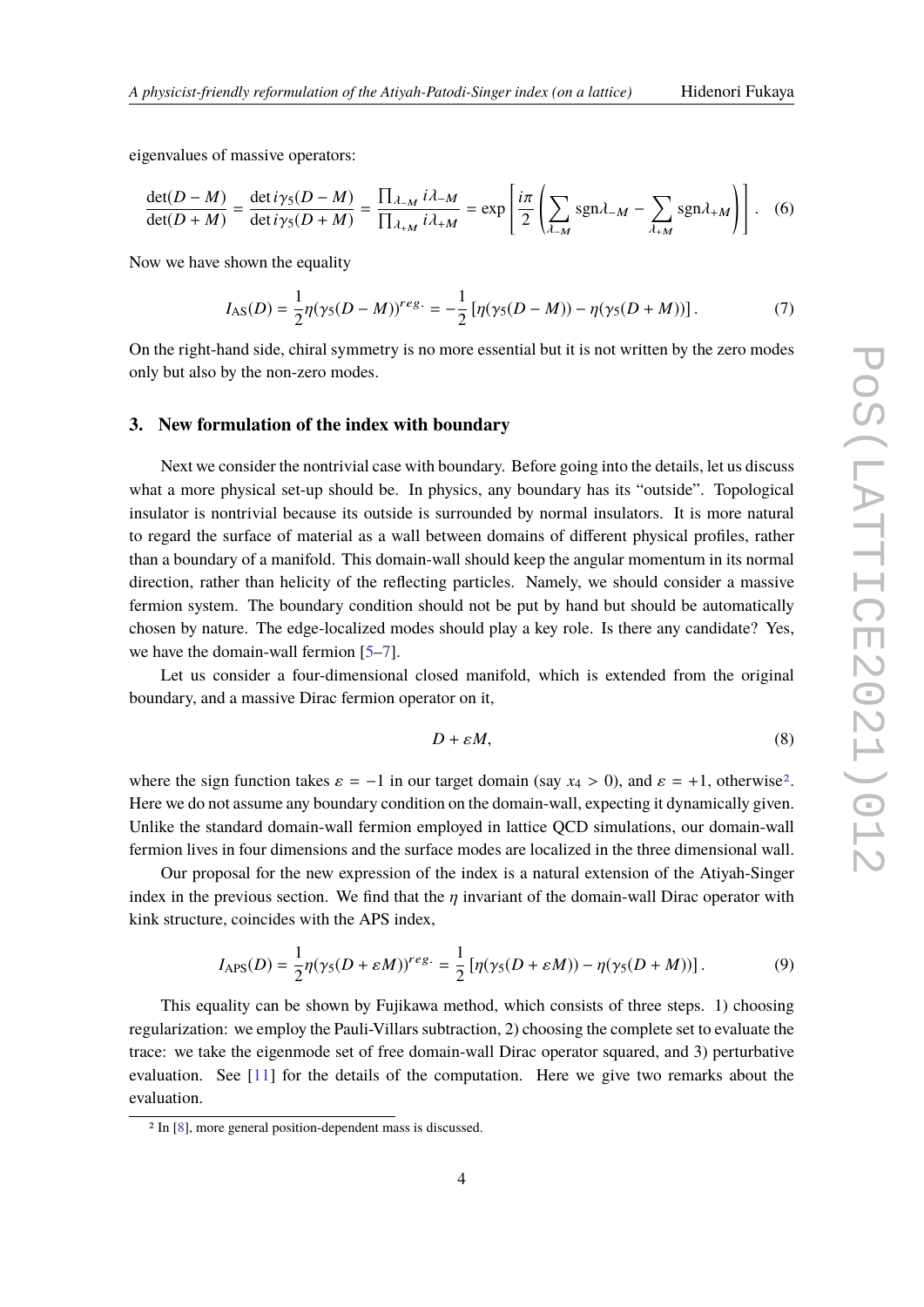First, the eigenmodes of the free domain-wall fermion, or the solutions to

$$
\{\gamma_5(D^{\text{free}} + M\varepsilon(x_4))\}^2 \phi = \left[-\partial_\mu^2 + M^2 - 2M\gamma_4 \delta(x_4)\right] \phi = \lambda^2 \phi \tag{10}
$$

are given by a direct product  $\phi = \varphi_{\pm, e/o}^{\omega/\text{edge}}$  $\frac{\omega}{\pm e/\rho}(x_4) \otimes e^{i\mathbf{p}\cdot\mathbf{x}}$ , where *p* denotes the momentum vector in the unctions in the *x*, direction three dimensions. The bulk wave functions in the  $x_4$  direction

$$
\varphi_{\pm,o}^{\omega}(x_4) = \frac{e^{i\omega x_4} - e^{-i\omega x_4}}{\sqrt{2\pi}}, \quad \varphi_{\pm,e}^{\omega}(x_4) = \frac{(i\omega \pm M)e^{i\omega |x_4|} + (i\omega \mp M)e^{-i\omega |x_4|}}{\sqrt{2\pi(\omega^2 + M^2)}},\tag{11}
$$

have the eigenvalues  $\lambda^2 = p^2 + \omega^2 + M^2$  and the  $\pm$  eigenvalue of  $\gamma_4$  indicated by the subscripts  $\pm$ . Another subscript *e*/*o* denotes the even/odd parity under the reflection  $x_4 \rightarrow -x_4$ . In the complete set, we have the edge localized solutions with

<span id="page-4-1"></span>
$$
\varphi_{-,e}^{\text{edge}}(x_4) = \sqrt{M}e^{-M|x_4|},\tag{12}
$$

with the eigenvalue  $\lambda^2 = p^2$ . These modes are chiral and massless.<br>The second manual is that we did not give any houndary cond

The second remark is that we did not give any boundary condition by hand but the following non-trivial boundary condition

$$
[\partial_4 \mp M\varepsilon] \varphi_{\pm, e}^{\omega/\text{edge}}(x_4)|_{x_4=0} = 0, \quad \varphi_{\pm, o}^{\omega}(x_4=0) = 0,\tag{13}
$$

is automatically satisfied due to the domain-wall. More importantly, this boundary condition preserves the angular momentum in the *x*<sup>4</sup> direction but does not keep helicity. Nature chooses the rotational symmetry, rather than chirality.

Now we can compute the  $\eta$  invariant in a simple perturbative expansion. From the bulk mode part, we obtain the curvature term but with the sign flipping:

$$
\frac{1}{2}\eta(H_{DW})^{\text{bulk}} = \frac{1}{2}\sum_{\text{bulk}}(\phi^{\text{bulk}})^{\dagger}\text{sgn}(H_{DW})\phi^{\text{bulk}} = \frac{1}{64\pi^2}\int d^4x \epsilon(x_4)\epsilon_{\mu\nu\rho\sigma}\text{tr}_c F^{\mu\nu}F^{\rho\sigma}(x) + O(1/M),\tag{14}
$$

where we have denoted  $H_{DW} = \gamma_5(D + \varepsilon M)$ . From the edge modes, we obtain the  $\eta$  invariant of the three-dimensional massless Dirac operator on the domain-wall,

$$
\frac{1}{2}\eta(H_{DW})^{\text{edge}} = \frac{1}{2}\sum_{\text{edge}}\phi^{\text{edge}}(x)^{\dagger}\text{sgn}(H_{DW})\phi^{\text{edge}}(x) = -\frac{1}{2}\eta(iD^{\text{3D}})|_{x_4=0}.\tag{15}
$$

Together with the Pauli-Villars contribution with  $H_{PV} = \gamma_5(D + M)$ ,

<span id="page-4-0"></span>
$$
-\frac{1}{2}\eta(H_{PV}) = \frac{1}{64\pi^2} \int d^4x \ \epsilon_{\mu\nu\rho\sigma} \text{tr}_c F^{\mu\nu} F^{\rho\sigma}(x) + O(1/M),\tag{16}
$$

we finally obtain,

$$
\frac{1}{2}\eta(\gamma_5(D+\varepsilon M))^{reg.} = \frac{1}{32\pi^2} \int_{x_4>0} d^4x \epsilon_{\mu\nu\rho\sigma} \text{tr}[F^{\mu\nu}F^{\rho\sigma}] - \frac{\eta(iD^{3D})}{2},\tag{17}
$$

which is equal to the APS index. The above evaluation of the bulk and edge modes separately makes the roles of them in the anomaly inflow manifest: the time-reversal (*T*) symmetry breaking of the edge [\(15\)](#page-4-0) (the  $\eta$  invariant is odd in *T*) is precisely canceled by that of the bulk modes [\(14\)](#page-4-1) when they are exponentiated in the fermion partition function:  $Z_{\text{edge}} Z_{\text{bulk}} \propto (-1)^{-\frac{1}{2}\eta(\gamma_5(D+\varepsilon M))^{reg}}$ .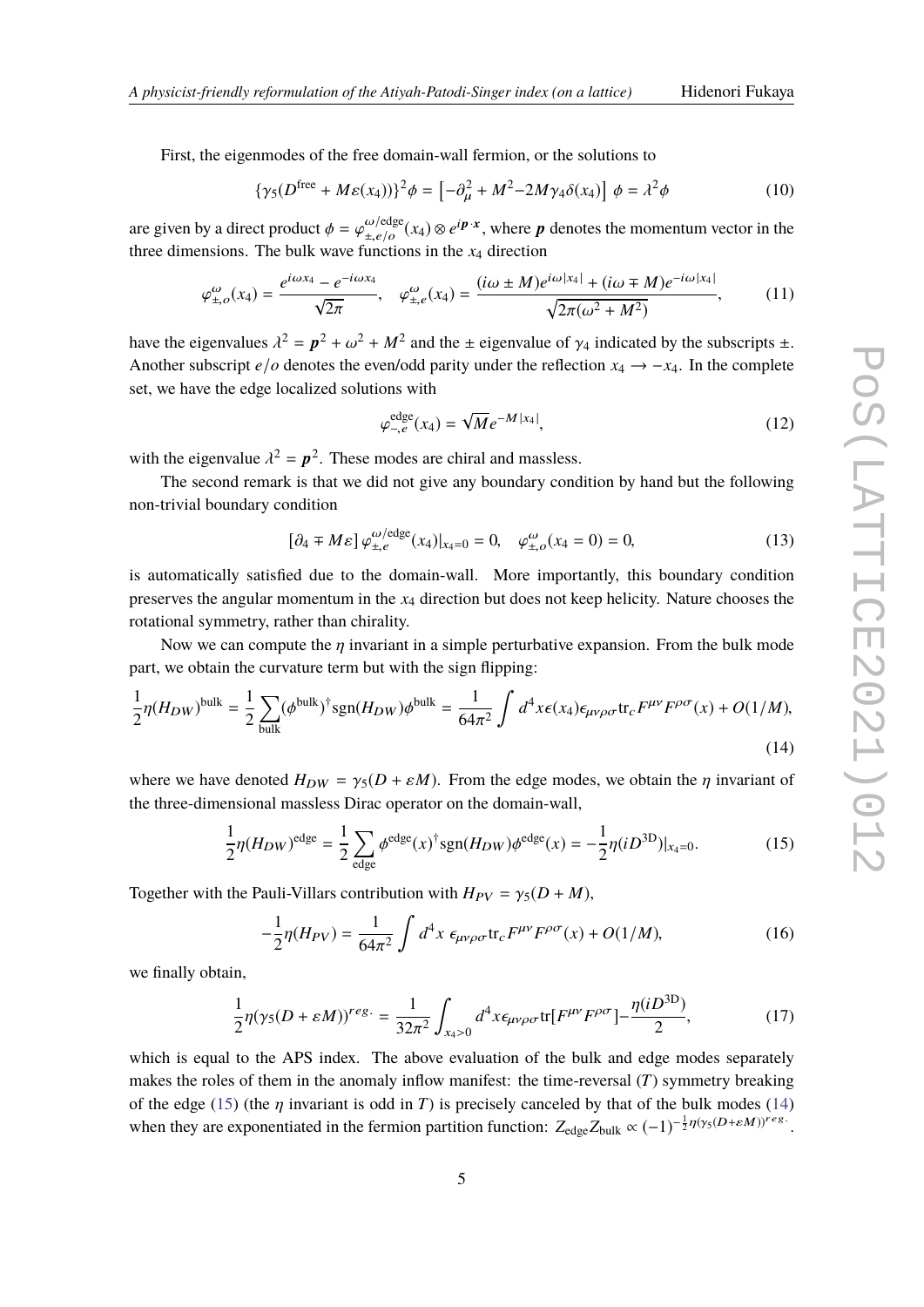# **4. Mathematical justification**

In the previous section, we have perturbatively shown on a flat Euclidean space that the  $\eta$ invariant of the domain-wall Dirac operator equals to the APS index of a domain with negative mass, where the APS boundary condition is imposed on the location of the domain-wall, in spite of the fact that we did not impose any boundary condition in the former set up. As the two formulations are given on different manifolds, the reader may wonder if the equivalence is just a coincidence.

Since the problem is nontrivial not only in physics but also in mathematics, our collaboration invited three mathematicians and the interdisciplinary collaboration went successful in giving a general proof for the equivalence. In [\[12\]](#page-8-4) we gave a proof that for any APS index of a Dirac operator on a manifold  $X_+$  with boundary  $Y$ , there exists a massive domain-wall fermion Dirac operator on a closed manifold *X* extended from  $X_+$ , and its  $\eta$  invariant equals to the original index.

Here we just give a sketch of the proof. We introduce an extra dimension to consider  $X \times \mathbb{R}$ , and the following Dirac operator on it,

$$
D^{SD} = \begin{pmatrix} 0 & \partial_5 + \gamma_5 (D^{4D} + m(x_4, x_5)) \\ -\partial_5 + \gamma_5 (D^{4D} + m(x_4, x_5)) & 0 \end{pmatrix},
$$
(18)

where the mass term is given negative in a positive region of  $x_4$  and  $x_5$  and positive otherwise:

J.

$$
m(x_4, x_5) = \begin{cases} -M & \text{for } x_4 > 0 \& x_5 > 0\\ 0 & \text{for } x_4 = 0 \& x_5 = 0\\ M_2 & \text{otherwise} \end{cases}
$$
(19)

Here the gauge fields are copied in the  $x_5$  direction and we set  $A_5 = 0$ . Then we evaluate the index of this Dirac operator in two different ways. With the so-called localization technique [\[20,](#page-9-1) [21\]](#page-9-2), which focuses on the edge-localized modes on the domain-wall, we can show that the index is equal to the original APS index, together with an equality between the index and that with an half-infinite cylinder. The index can be also computed by counting the zero-crossings of the eigenvalues of the Dirac operator in the 4 dimensions, which leads to our new proposal, the  $\eta$  invariant of domain-wall Dirac operators. The equality [\(9\)](#page-3-1) always holds since the left and right-hand sides are just two different evaluations of the same quantity.

### **5. APS index on a lattice**

Finally let us discuss the lattice version of the APS index.

In the standard lattice gauge theory on a square hyper-cubic and periodic lattices, it is well-known that the overlap fermion action [\[22\]](#page-9-3)  $S = \sum_{x} \bar{q}(x)D_{ov}q(x)$  is invariant under a modified chiral transformation [\[23,](#page-9-4) [24\]](#page-9-5):

$$
q \to e^{i\alpha\gamma_5(1-aD_{ov})}q, \quad \bar{q} \to \bar{q}e^{i\alpha\gamma_5}.\tag{20}
$$

But the fermion measure transforms as

$$
Dq\bar{q} \to \exp\left[2i\alpha \text{Tr}(\gamma_5 + \gamma_5(1 - aD_{ov}))/2\right]Dq\bar{q},\tag{21}
$$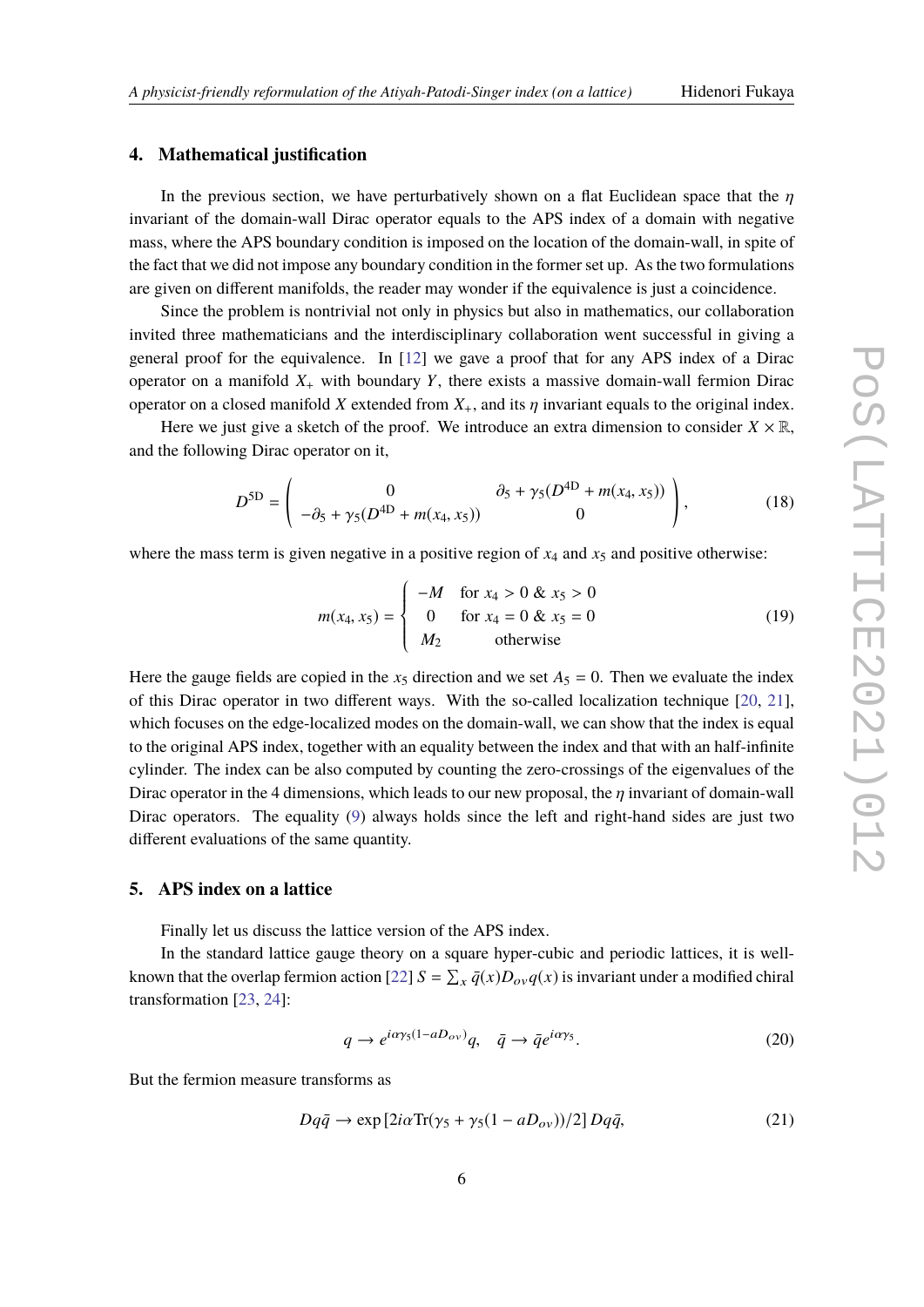<span id="page-6-1"></span><span id="page-6-0"></span>

which reproduces the axial  $U(1)$  anomaly. Moreover, the AS index can be defined as

$$
I_{AS}(D_{ov}) = \text{Tr}\gamma_5 \left( 1 - \frac{aD_{ov}}{2} \right),\tag{22}
$$

and it can reach the continuum value even at a finite lattice spacing [\[25\]](#page-9-6), when the gauge link variables are smooth enough.

But how to formulate the APS index has not been known. In continuum theory, the APS boundary condition is imposed by separating the normal and tangent parts of the Dirac operator to the boundary and requiring the positive components of the tangent Dirac operator of fermion fields to vanish at the boundary. On the lattice, however, such a separation is difficult as is clear from the explicit form of the overlap Dirac operator,

$$
D_{ov} = \frac{1}{a} \left( 1 + \gamma_5 \frac{H_W}{\sqrt{H_W^2}} \right),\tag{23}
$$

where  $H_W = \gamma_5(D_W - 1/a)$  is the Hermitian Wilson Dirac operator. Even if we managed to impose a lattice version of the APS boundary condition, the Ginsparg-Wilson relation or the definition of the index would no longer been guaranteed.

In fact, an alternative direction is hidden in the index of the overlap Dirac operator. If we substitute the explicit form [\(23\)](#page-6-0) into the definition of the index [\(22\)](#page-6-1), we end up with the  $\eta$  invariant of a negatively very massive Wilson Dirac operator,

$$
I_{AS}(D_{ov}) = -\frac{1}{2} \text{Tr} \frac{H_W}{\sqrt{H_W^2}} = -\frac{1}{2} \eta (\gamma_5 (D_W - 1/a)). \tag{24}
$$

Interestingly, the lattice index "knew" 1) the AS index can be written by the  $\eta$  invariant of a massive Dirac operator<sup>[3](#page-6-2)</sup>, and 2) chiral symmetry is not important: the Wilson Dirac operator is enough to define it<sup>[4](#page-6-3)</sup>.

The situation can be summarized in two tables. With the conventional massless Dirac operator, we need a significant effort to formulate the index theorems. For the APS index we need the unphysical boundary condition. For the lattice Atiyah-Singer index, we need the overlap fermion. The lattice APS is even not known yet. However, the  $\eta$  invariant with massive Dirac operator on a closed manifold gives a united treatment of index theorems which is easy to handle. The APS in continuum theory is given by a kink structure in the mass term and the lattice AS is given by Wilson Dirac operator. Now we can easily speculate that the lattice APS index must be given by the eta-invariant of the Wilson Dirac operator with a domain-wall mass  $-\frac{1}{2}$  $\frac{1}{2}\eta(\gamma_5(D_W - \varepsilon M)).$ 

In [\[13\]](#page-8-5), we have perturbatively shown on a four-dimensional Euclidean flat lattice that  $-\frac{1}{2}$  $\frac{1}{2}\eta(\gamma_5(D_W - \varepsilon M))$  in the classical continuum limit is

<span id="page-6-4"></span>
$$
-\frac{1}{2}\eta(\gamma_5(D_W - \varepsilon M)) = \frac{1}{32\pi^2} \int_{0 < x_4 < L_4} d^4x \epsilon^{\mu\nu\rho\sigma} \text{tr} F_{\mu\nu} F_{\rho\sigma} - \frac{1}{2}\eta (iD^{3D})|_{x_4=0} + \frac{1}{2}\eta (iD^{3D})|_{x_4=L_4},\tag{25}
$$

<span id="page-6-2"></span>3 This fact was known, for example, in [\[26,](#page-9-7) [27\]](#page-9-8) but its mathematical importance was not discussed, as far as we know.

<span id="page-6-3"></span><sup>4</sup> The issue was recently revisited by some of mathematicians [\[28,](#page-9-9) [29\]](#page-9-10).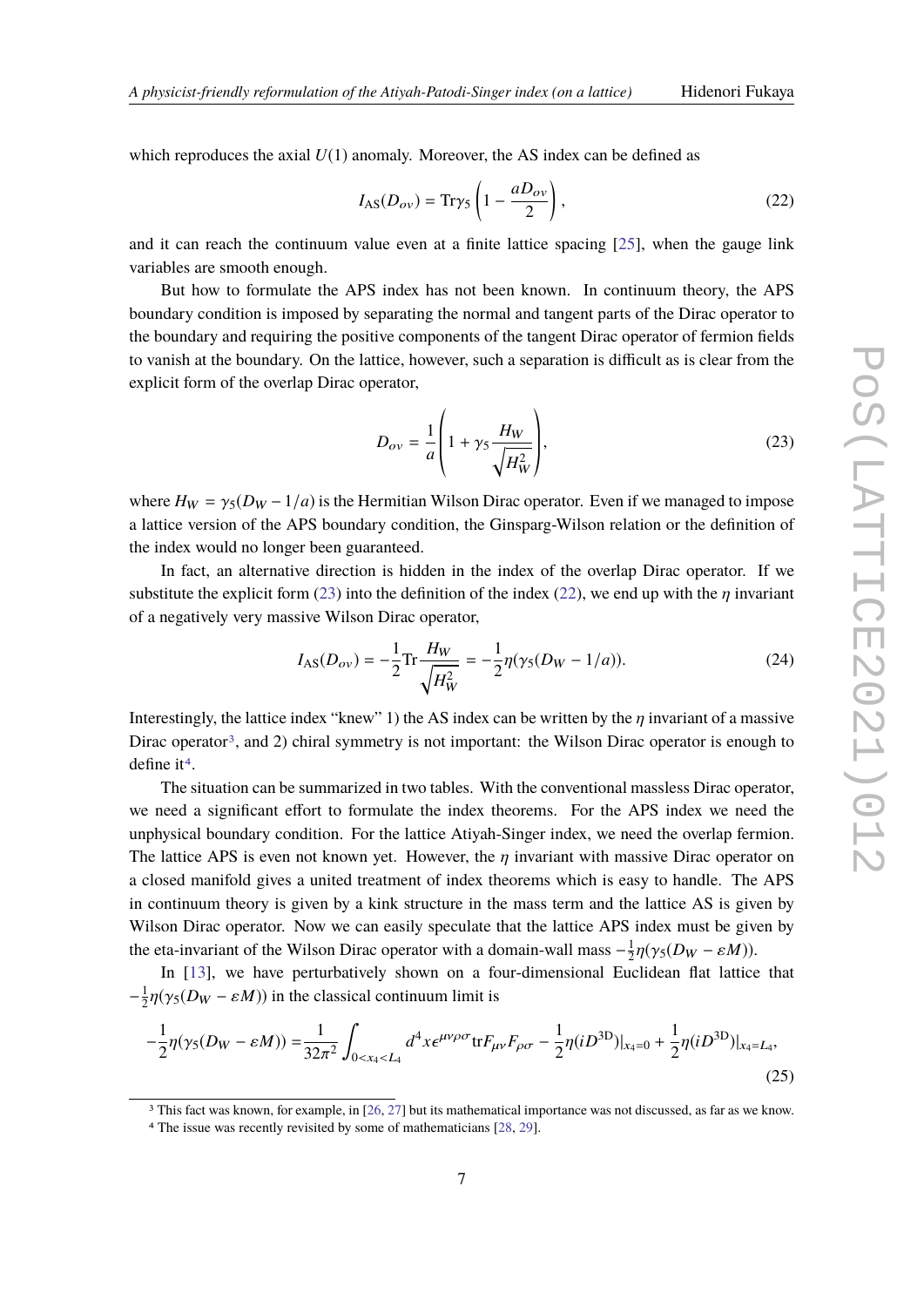|       | continuum                                         | lattice                   |
|-------|---------------------------------------------------|---------------------------|
| AS    | $\text{Tr}\gamma_5 e^{D^2/M^2}$                   | $Tr\gamma_5(1-aD_{ov}/2)$ |
| APS - | $\int$ Try <sub>5</sub> $e^{D^2/M^2}$ w/ APS b.c. | not known.                |

**Table 1:** The standard formulation of the index with massless Dirac operator

**Table 2:** The η invariant of massive Dirac operator

|      | continuum                                             | lattice                                         |
|------|-------------------------------------------------------|-------------------------------------------------|
| AS   | $-\frac{1}{2}\eta(\gamma_5(D-M))^{reg}$ .             | $-\frac{1}{2}\eta(\gamma_5(D_W-M))$             |
| APS. | $-\frac{1}{2}\eta(\gamma_5(D-\varepsilon M))^{reg}$ . | $-\frac{1}{2}\eta(\gamma_5(D_W-\varepsilon M))$ |
|      |                                                       |                                                 |

which coincides with the APS index on  $T^3 \times I$  with  $I = [0, L_4]$ . Here we have put two domain-walls at  $x_4 = a/2$  and  $x_4 = L_4 - a/2$  and set  $M = 1/a$ . Since the left-hand side of [\(25\)](#page-6-4) is always an integer, we expect that this definition is non-perturbatively valid.

# **6. Summary**

In this work, we have shown that the massive domain-wall fermion is physicist-friendly: the APS index can be formulated (even on a lattice) without any unphysical boundary conditions. Moreover, it is mathematically rich: the  $\eta$  invariant of the massive Dirac operator on a closed manifold unifies the index theorems.

The author thanks M. Furuta, N. Kawai, S. Matsuo, Y. Matsuki, M. Mori, K. Nakayama, T. Onogi, S. Yamaguchi and M. Yamashita for the fascinating collaborations. This work was supported in part by JSPS KAKENHI Grant Number JP18H01216 and JP18H04484.

# **References**

- <span id="page-7-0"></span>[1] M. F. Atiyah and I. M. Singer, "The index of elliptic operators on compact manifolds," Bull. Am. Math. Soc. **69**, 422 (1963) doi:10.1090/S0002-9904-1963-10957-X; M. F. Atiyah and I. M. Singer, "The Index of elliptic operators. 1," Annals Math. **87**, 484 (1968) doi:10.2307/1970715.
- <span id="page-7-1"></span>[2] M. F. Atiyah, V. K. Patodi and I. M. Singer, "Spectral asymmetry and Riemannian Geometry I," Math. Proc. Cambridge Phil. Soc. **77**, 43 (1975) doi:10.1017/S0305004100049410 M. F. Atiyah, V. K. Patodi and I. M. Singer, "Spectral asymmetry and Riemannian geometry II," Math. Proc. Cambridge Phil. Soc. **78**, 405 (1975) doi:10.1017/S0305004100051872; M. F. Atiyah, V. K. Patodi and I. M. Singer, "Spectral asymmetry and Riemannian geometry. III," Math. Proc. Cambridge Phil. Soc. **79**, 71 (1976) doi:10.1017/S0305004100052105.
- <span id="page-7-2"></span>[3] E.Witten, "Fermion Path Integrals And Topological Phases," Rev. Mod. Phys. **88**, no.3, 035001 (2016) doi:10.1103/RevModPhys.88.035001 [arXiv:1508.04715 [cond-mat.mes-hall]].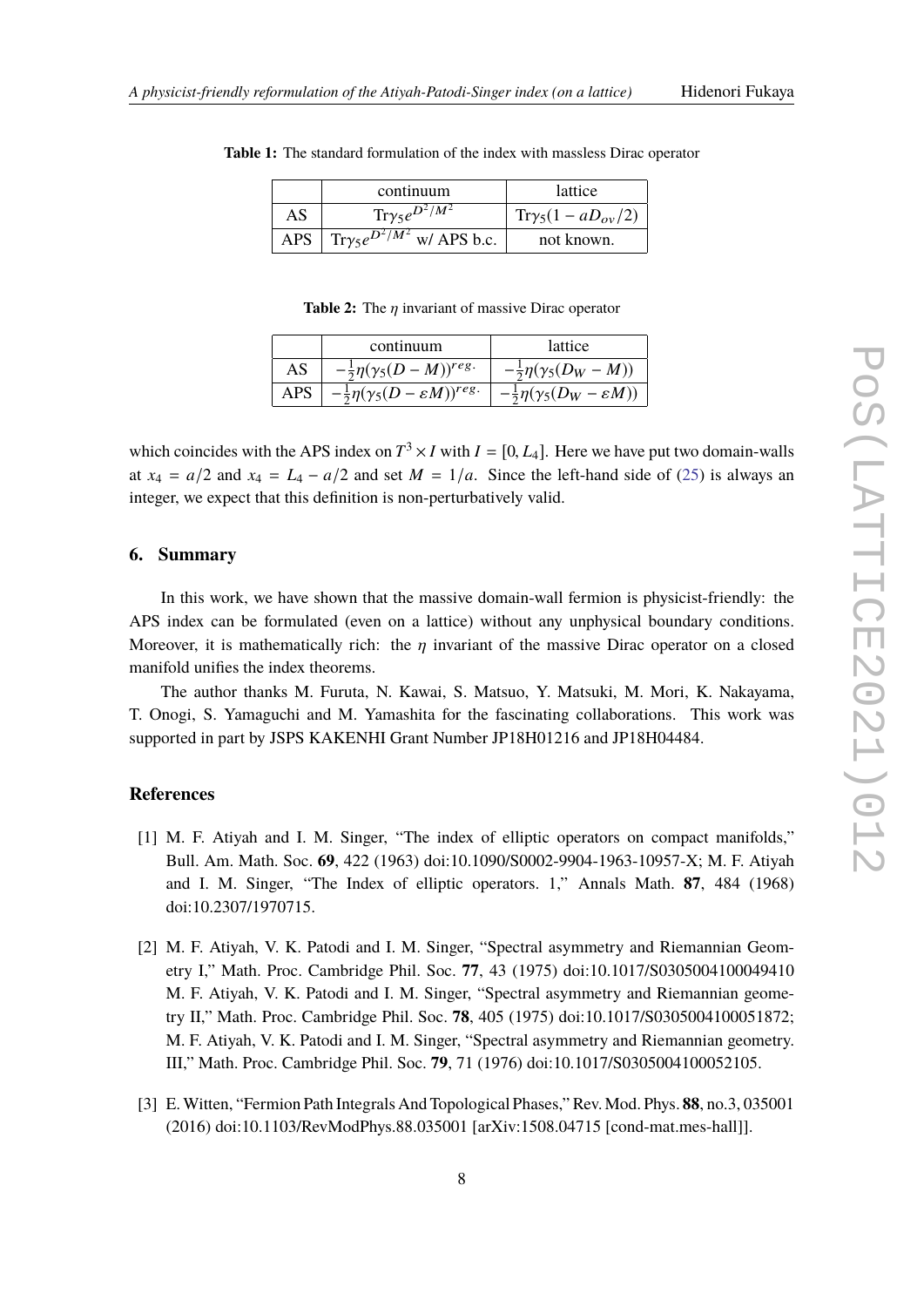- <span id="page-8-0"></span>[4] Y. Hatsugai, "Chern number and edge states in the integer quantum Hall effect," Phys. Rev. Lett. 71, no. 22, 3697 (1993). doi:10.1103/PhysRevLett.71.3697; "Edge states in the integer quantum Hall effect and the Riemann surface of the Bloch function," Phys. Rev. B 48, no. 16, 11851 (1993). doi:10.1103/PhysRevB.48.11851
- <span id="page-8-1"></span>[5] R. Jackiw and C. Rebbi, "Solitons with Fermion Number 1/2," Phys. Rev. D **13**, 3398-3409 (1976) doi:10.1103/PhysRevD.13.3398
- [6] C. G. Callan, Jr. and J. A. Harvey, "Anomalies and Fermion Zero Modes on Strings and Domain Walls," Nucl. Phys. B **250**, 427-436 (1985) doi:10.1016/0550-3213(85)90489-4
- <span id="page-8-2"></span>[7] D. B. Kaplan, "A Method for simulating chiral fermions on the lattice," Phys. Lett. B **288**, 342 (1992) doi:10.1016/0370-2693(92)91112-M [hep-lat/9206013].
- <span id="page-8-13"></span>[8] H. Kanno and S. Sugimoto, "Anomaly and Superconnection," [arXiv:2106.01591 [hep-th]].
- <span id="page-8-11"></span>[9] E. Witten and K. Yonekura, "Anomaly Inflow and the η-Invariant," [arXiv:1909.08775 [hepth]].
- <span id="page-8-12"></span>[10] S. K. Kobayashi and K. Yonekura, "Atiyah-Patodi-Singer index theorem from axial anomaly," doi:10.1093/ptep/ptab061 [arXiv:2103.10654 [hep-th]].
- <span id="page-8-3"></span>[11] H. Fukaya, T. Onogi and S. Yamaguchi, "Atiyah-Patodi-Singer index from the domainwall fermion Dirac operator," Phys. Rev. D **96**, no.12, 125004 (2017) doi:10.1103/Phys-RevD.96.125004 [arXiv:1710.03379 [hep-th]];
- <span id="page-8-4"></span>[12] H. Fukaya, M. Furuta, S. Matsuo, T. Onogi, S. Yamaguchi and M. Yamashita, "The Atiyah-Patodi-Singer index and domain-wall fermion Dirac operators," Commun. Math. Phys. **380**, no.3, 1295-1311 doi:10.1007/s00220-020-03806-0 [arXiv:1910.01987 [math.DG]].
- <span id="page-8-5"></span>[13] H. Fukaya, N. Kawai, Y. Matsuki, M. Mori, K. Nakayama, T. Onogi and S. Yamaguchi, "Atiyah-Patodi-Singer index on a lattice," PTEP **2020**, no.4, 043B04 (2020) doi:10.1093/ptep/ptaa031 [arXiv:1910.09675 [hep-lat]].
- <span id="page-8-6"></span>[14] Shoto Aoki, Hidenori Fukaya, "Chiral fermion on curved domain-wall", in these proceedings.
- <span id="page-8-7"></span>[15] H. Fukaya, M. Furuta, Y. Matsuki, S. Matsuo, T. Onogi, S. Yamaguchi and M. Yamashita, "Mod-two APS index and domain-wall fermion," [arXiv:2012.03543 [hep-th]].
- <span id="page-8-8"></span>[16] H. Fukaya, M. Furuta, Y. Matsuki, S. Matsuo, T. Onogi, S. Yamaguchi and M. Yamashita, "A physicist-friendly reformulation of the mod-two Atiyah-Patodi-Singer index," in these proceedings.[arXiv:2111.11040 [hep-th]].
- <span id="page-8-9"></span>[17] H. Fukaya, "Understanding the index theorems with massive fermions," Int. J. Mod. Phys. A **36**, no.26, 2130015 (2021) doi:10.1142/S0217751X21300155 [arXiv:2109.11147 [hep-th]].
- <span id="page-8-10"></span>[18] S. L. Adler, "Axial vector vertex in spinor electrodynamics," Phys. Rev. **177**, 2426-2438 (1969) doi:10.1103/PhysRev.177.2426